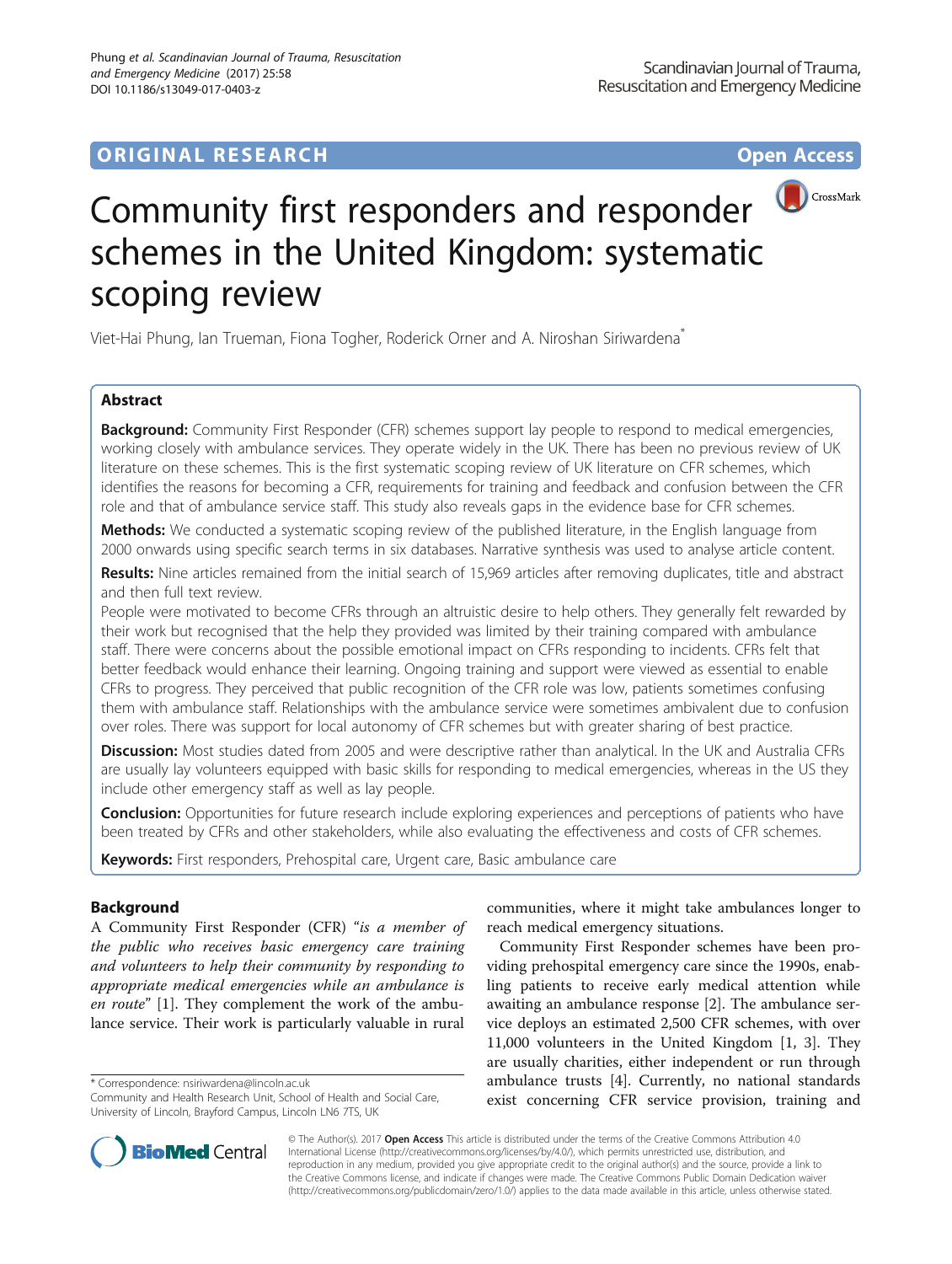support of volunteers or quality of services provided. Local schemes have developed independently of each other and reflect each area's priorities. Many CFR schemes only respond to cardiac events, whilst others may also attend road traffic collisions and trauma incidents. Such diversity of provision also carries varying degrees of training and support of volunteers which could impact on effectiveness, safety and retention of personnel [[1\]](#page-8-0).

Some UK regions, such as the East Midlands, have both independent CFR schemes and schemes run by ambulance services. For example, Lincolnshire Integrated Voluntary Emergency Service (LIVES) is an independent voluntary scheme working collaboratively with but not managed by the regional ambulance service, whereas the CFR scheme in Nottinghamshire is run by the ambulance service. Both, like many other CFR schemes, have volunteers trained up to 'first person on scene' level [\[3](#page-8-0)].

The Government has called for greater co-ordination and collaboration between ambulance services, the 111 call service, which provides advice for urgent but nonemergency cases, urgent care and out-of-hours services in The NHS 5 year forward view [[5](#page-8-0)]. Such changes are likely to affect CFR schemes within ambulance trusts and CFR schemes working with other agencies to ensure a more integrated and needs-led service [[6, 7](#page-8-0)]. Therefore, it is timely to evaluate the CFR role and service provision and explore their potential for future development.

Research on the benefits of CFR schemes to both patients and ambulance services for health outcomes and ambulance response times have been published for other countries [\[8](#page-8-0)] but there has been no review of published literature on CFR schemes in the UK. This is the first systematic scoping review of UK literature on CFR schemes, which identifies the reasons for becoming a CFR, requirements for training and feedback and confusion between the CFR role and that of ambulance service staff. This study also reveals gaps in the evidence base for CFR schemes.

## Methods

We aimed to map existing published literature relating to current UK-based CFR schemes in order to identify gaps for future research to explore. To do so, we conducted a systematic scoping review of published research on CFR schemes and CFRs including any interventions, comparisons and outcomes. The purpose of the study was to understand, map and synthesise the range of published literature, regardless of quality [[9\]](#page-8-0).

## Inclusion criteria

The inclusion criteria for selecting publications were that they had to be published in English and from the year 2000 onwards in order to reflect current UK CFR schemes. All studies had to be UK-based, so non-UK studies were excluded. The final agreed search terms were as follows:

"emergency responder\*" OR "lay responder\*" OR "first person on scene" OR "community first respon\*" OR "community respon\*" OR "first respon\*" OR "first-respon\*" OR "Community" AND "first" AND "responder"

## Data sources

The following databases were searched: CINAHL; MED-LINE; PsycINFO; Applied Social Sciences Index and Abstracts (ASSIA); International Bibliography of the Social Sciences (IBSS); Published International Literature on Traumatic Stress (PILOTS).

## Search strategy

Search results were scanned individually for relevance. Selection at this stage included direct relevance to the research question (i.e. included key search terms in title/ abstract) or potential usefulness as background information. Articles deemed relevant from each database were exported into an individual EndNote library. This resulted in 979 articles, of which 174 duplicates were removed, leaving 805 articles for screening. Screening by title and abstract excluded a further 177 articles. Since we wished to focus on UK-based CFR schemes, of the remaining 628 articles, 528 were rejected because they referred to schemes outside the UK. The 100 papers left included 56 studies of CPR methods, mass casualty terror acts, etc., which were removed. Two researchers (IT and FT) conducted a full-text review of the remaining 44 articles, in which a further 35 publications were excluded. This left nine publications in the scoping review (Fig. [1\)](#page-2-0). Data were extracted for each study describing 'aims and objectives', 'sample population', 'methods and 'results'. Scoping reviews by their nature do not exclude studies with higher risk of bias, so no risk of bias analysis was undertaken.

## Results

Of these nine publications, one was a systematic review, four were qualitative studies, three used quantitative methods, and another employed a mixed-methods approach (Table [1\)](#page-3-0).

We used a narrative approach to summarise the main findings in themes described below.

## Motivations and reasons to become a CFR

Several studies showed that volunteers cited altruistic reasons for becoming CFRs [\[10](#page-8-0), [11\]](#page-8-0). Becoming a CFR was often seen as a way of giving something back to the community by helping others [[4, 10](#page-8-0)–[12\]](#page-8-0). The role was also seen as a way of enhancing employability within the ambulance care sector [[13\]](#page-8-0). Some CFRs joined because they were already healthcare professionals who felt that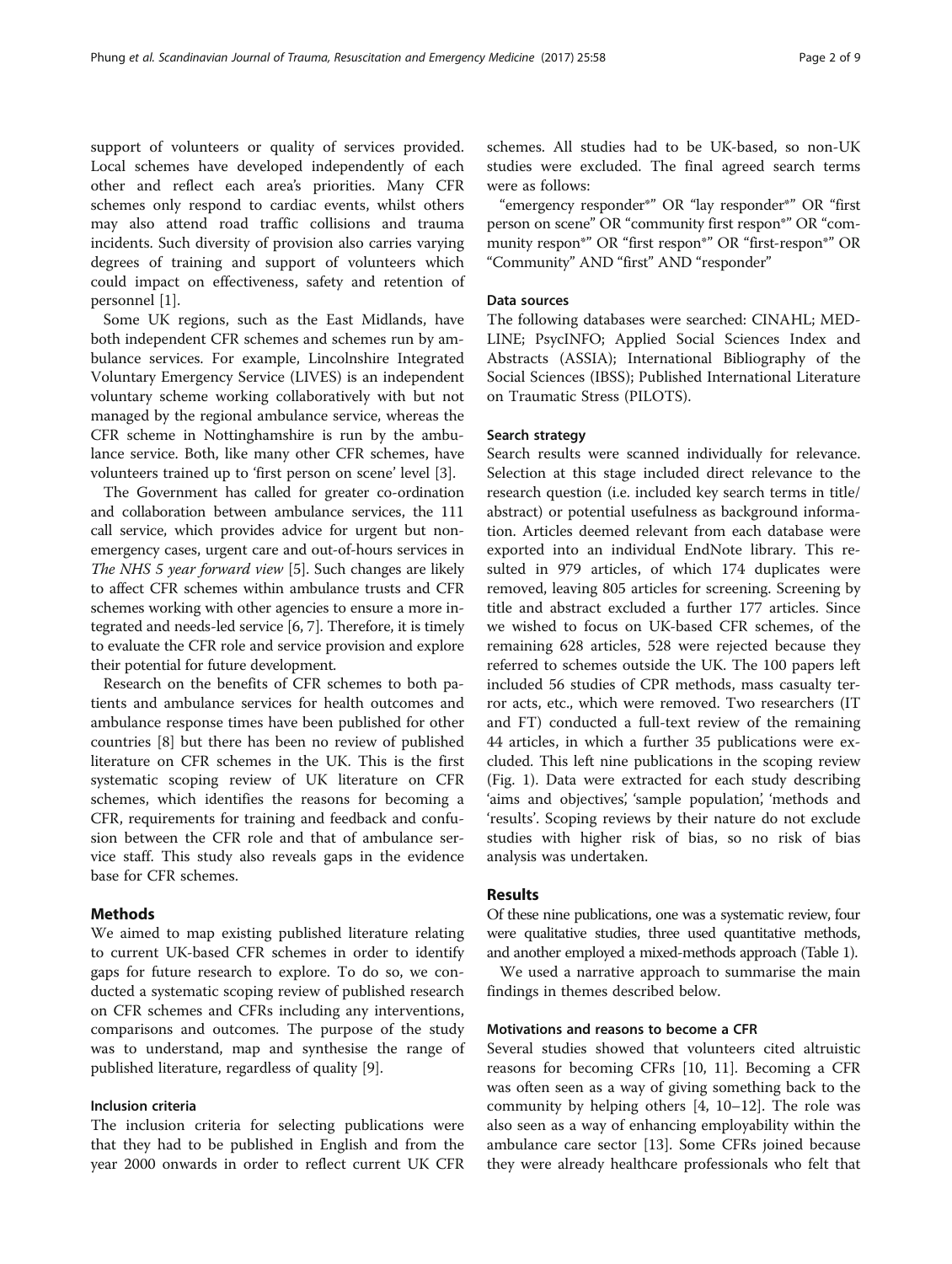

<span id="page-2-0"></span>

it provided a good learning experience for them in a different setting [[13](#page-8-0)].

## Experiences of being a CFR

CFRs felt their role was rewarding, although they expressed a need for praise for the work they did [\[4](#page-8-0)] and a concern about the limited opportunities for operational debriefing on their activities [[10](#page-8-0), [14](#page-8-0), [15\]](#page-8-0) CFRs felt they were limited in what they could do because they lacked the skills of paramedic staff. [[1, 12\]](#page-8-0) In some instances, this manifested in a concern that they were not doing the right thing [\[1](#page-8-0)], while some felt they could and should be able to do more to help patients [[16](#page-8-0)].

## **Training**

We found no evidence around the content of the initial training of CFRs, but this identified the need for research on the requirements for ongoing training and support. Previous studies pointed to a mandatory period of experience required of CFRs before they were allowed to progress to higher levels of expertise [\[16](#page-8-0)]. CFRs felt that ongoing training was essential to enable them to progress.[\[12](#page-8-0), [15\]](#page-8-0). However, retraining and keeping up to

date in a timely manner was considered difficult [[1, 15](#page-8-0)]. CFRs expressed concerns that despite the ongoing training, this training would become less relevant if they had not been called out to patients [\[1, 12, 15](#page-8-0)] Furthermore, CFRs felt that provision of training demonstrated how their organisation valued the contribution they made to patient outcomes [[12](#page-8-0)]. Conversely, a lack of training led to frustration among CFRs about not having the skills required to help patients [\[1\]](#page-8-0).

In terms of the types of training that CFRs undertook, scenario-based training was considered to be the most effective [\[15](#page-8-0)]. Training was sometimes considered to be too focused on skills, with a greater need to emphasise the emotional side of being a CFR [[1, 15\]](#page-8-0).

## Patient outcomes and feedback

CFRs were not usually given feedback about patients they had attended. This was something that CFRs wished to see change [[1, 15](#page-8-0)]. They felt that evidence of improved patient outcomes could enhance their profile in the local community and offer greater personal recognition of the work they did [[4, 12\]](#page-8-0). Even without formal feedback mechanisms, some CFRs derived satisfaction from contributing positively to patient outcomes [\[10](#page-8-0)].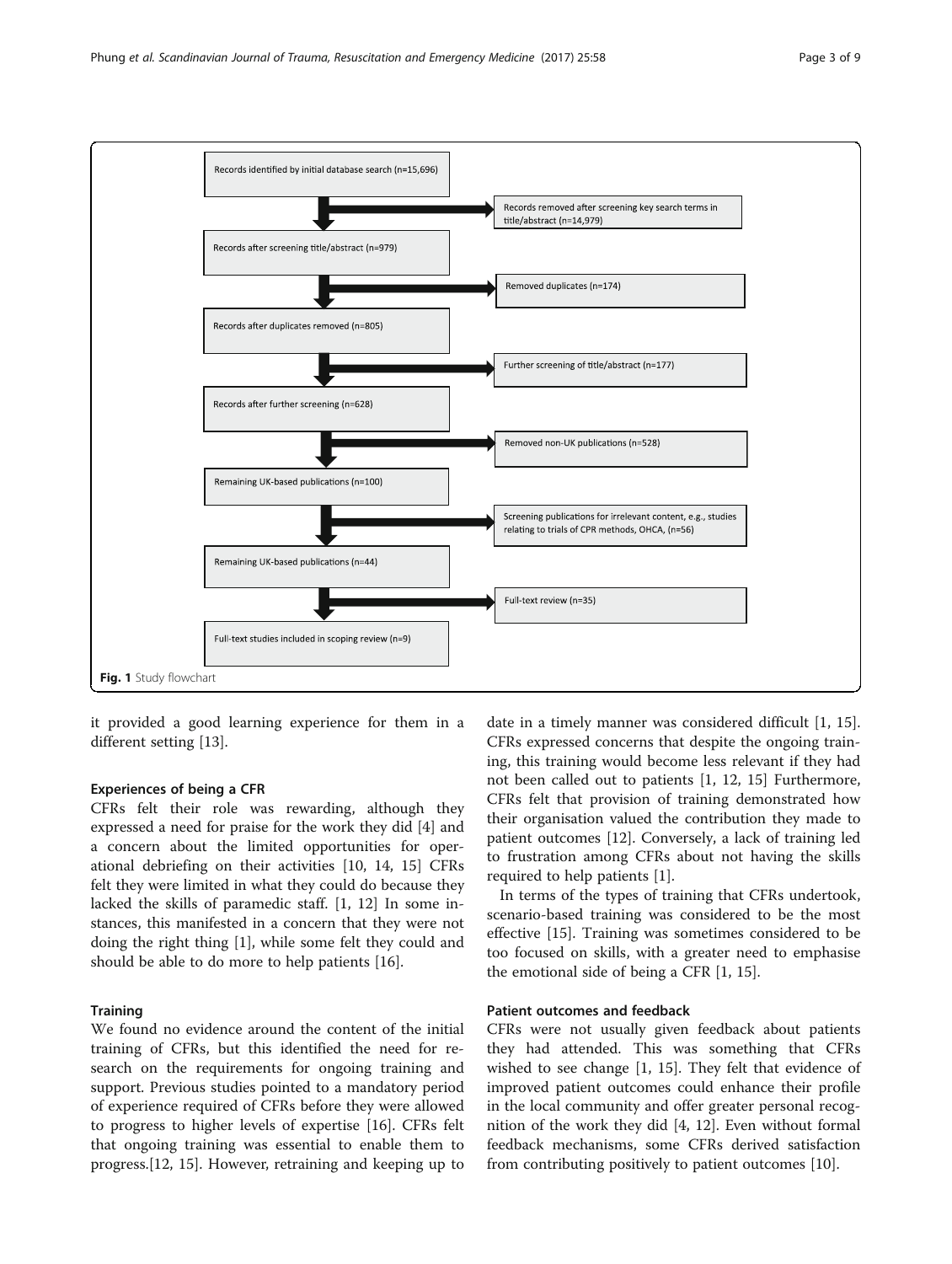<span id="page-3-0"></span>Table 1 Summary of included studies

| Study                              | Aims and objectives                                                                                                                                                                                                                                            | Sample population                                                                                                                                                                                                                                                                                                                                                                                                                                                                                                                                                     | Methods                                                                                                                                                                                                                                                                                                                                                                                                                                                                                                                                                                                                                                                                                      | Results                                                                                                                                                                                                                                                                                                                                                                                                                                                                                                                                                                                                                                                                       |
|------------------------------------|----------------------------------------------------------------------------------------------------------------------------------------------------------------------------------------------------------------------------------------------------------------|-----------------------------------------------------------------------------------------------------------------------------------------------------------------------------------------------------------------------------------------------------------------------------------------------------------------------------------------------------------------------------------------------------------------------------------------------------------------------------------------------------------------------------------------------------------------------|----------------------------------------------------------------------------------------------------------------------------------------------------------------------------------------------------------------------------------------------------------------------------------------------------------------------------------------------------------------------------------------------------------------------------------------------------------------------------------------------------------------------------------------------------------------------------------------------------------------------------------------------------------------------------------------------|-------------------------------------------------------------------------------------------------------------------------------------------------------------------------------------------------------------------------------------------------------------------------------------------------------------------------------------------------------------------------------------------------------------------------------------------------------------------------------------------------------------------------------------------------------------------------------------------------------------------------------------------------------------------------------|
| Davies et al.<br>$(2008)$ [10]     | To investigate the<br>psychological profile<br>of first responders to<br>gain insight into<br>possible factors that<br>might protect them<br>against such reactions.                                                                                           | First responders in a<br>community scheme<br>in Barry, South Wales.                                                                                                                                                                                                                                                                                                                                                                                                                                                                                                   | In depth semi-structured<br>interviews with six subjects<br>were analysed using Interpretive<br>Phenomenological Analysis (IPA).                                                                                                                                                                                                                                                                                                                                                                                                                                                                                                                                                             | CFRs were motivated by a<br>sense of duty to their community.<br>They found it rewarding when<br>they contributed positively to a<br>patient's outcome. They felt it was<br>important to understand their<br>role and the limitations on it. CFRs<br>described an emotionally<br>detached state of mind, which<br>helped them remain calm in these<br>potentially stressful situations                                                                                                                                                                                                                                                                                        |
| Dennis et al.<br>$(2013)$ [14]     | To investigate which<br>categories of Emotional<br>Support messages could<br>be used to support a<br>CFR when they are<br>experiencing different<br>kinds of stress in the field.                                                                              | 20 participants from<br>Amazon's Mechanical<br>Turk service. For this<br>validation experiment<br>(HIT), participants had<br>to be based in the US<br>and have an acceptance<br>rate of 90% (90% of the<br>work they do is accepted<br>by other requesters had<br>to be rated as good<br>quality) and were paid<br>$$0.50$ (US).                                                                                                                                                                                                                                      | As before, the validation<br>experiment took the form<br>of an online questionnaire<br>administered on Mechanical<br>Turk, with the same<br>participation criteria.<br>Participants were paid<br>\$0.50 and we received 40<br>responses. Participants were<br>asked to indicate their<br>gender, their age from a<br>range and indicate if they<br>were a health professional.<br>55% were female (45% male),<br>22.5% were aged 15-25, 45%<br>26-40, 27.5% 41-65 and 5%<br>over 65.5% of participants<br>were healthcare professionals.                                                                                                                                                     | Directed Action was the most<br>popular category for Mental<br>Demand (where the CFR<br>needs to think), Temporal<br>Demand (time pressure),<br>Frustration, Distraction and<br>Isolation. Reassurance was<br>the most popular category<br>for the remaining stressors -<br>Physical Demand and<br>Emotional Demand. Praise<br>was also popular for Mental<br>Demand, Physical Demand,<br>Frustration, Distraction and<br>Isolation, Emotional Advice<br>appears to be much less<br>popular, only used by few<br>participants in Frustration,<br>Distraction, Emotional<br>Demand and Isolation.<br>Emotional Reflection was only<br>used for Frustration and<br>Distraction. |
| Faddy and Garlick<br>$(2005)$ [16] | This review aimed to<br>determine whether<br>50% nitrous oxide was<br>safe for use by first<br>responders who are<br>not trained as<br>emergency medical<br>technicians.                                                                                       | From the electronic<br>search of the Medline<br>and EMBASE databases<br>we identified 1,585<br>citations that matched<br>the search criteria. These<br>were screened for<br>potentially relevant studies.<br>A total of 158 abstracts<br>were retrieved for more<br>detailed evaluation, of<br>which 33 described studies<br>that were potentially<br>relevant to this systematic<br>review. These studies<br>underwent critical appraisal.<br>Twelve studies satisfied all<br>subject and methodology<br>criteria and were<br>subsequently included in<br>the review | One reviewer performed all<br>of the literature searches.<br>The reviewer searched the<br>Medline (1966-Oct 2001)<br>and EMBASE (1985-Oct<br>2001) databases, using an<br>optimally sensitive search<br>strategy, for relevant studies<br>comparing 50% nitrous oxide<br>with placebo or other analgesic<br>agents in the prehospital<br>setting. Again, no studies<br>in the prehospital setting<br>were found.<br>Consequently, a broader<br>search was performed<br>to find randomised controlled<br>trials from a wide range<br>of clinical settings. Reference<br>lists cited in original articles<br>were examined for relevant<br>studies not identified by<br>the literature search. | Two studies assessed<br>drowsiness in 135 patients<br>treated with 50% nitrous<br>oxide or placebo [16, 18].<br>The pooled result of these<br>studies showed that 3% of<br>patients treated with nitrous<br>oxide analgesia and 4% of<br>patients treated with placebo<br>experienced drowsiness,<br>indicating that drowsiness was<br>probably unrelated to nitrous<br>oxide inhalation (RD 21%, 95%<br>CI 27% to 5%, $p=0.8$ ).<br>The incidence of hypotension<br>in patients who were treated<br>with nitrous oxide was lower<br>than in patients treated with<br>intravenous midazolam and<br>pethidine (14%).                                                           |
| Farmer et al.<br>$(2015)$ [12]     | This article explored<br>what happened, over<br>the longer term, after a<br>community participation<br>exercise to design future<br>rural service delivery<br>models, and considered<br>perceptions of why more<br>follow-up actions did or<br>did not happen. | 22 citizens in three<br>Scottish communities<br>(healthcare practitioners,<br>managers and<br>policymakers) all of<br>whom were involved<br>in, or knew about, the<br>original project.                                                                                                                                                                                                                                                                                                                                                                               | In-depth interviews to capture<br>stakeholders' views. A<br>semi-structured topic schedule<br>was developed to ensure a<br>similar approach across sites.                                                                                                                                                                                                                                                                                                                                                                                                                                                                                                                                    | All citizen participants of<br>community C described the<br>first responder scheme and<br>its establishment during or<br>just after Remote Service<br>Futures, facilitated by<br>training from the Scottish<br>Ambulance Service. They<br>said new volunteers were<br>now needed. Two participants                                                                                                                                                                                                                                                                                                                                                                            |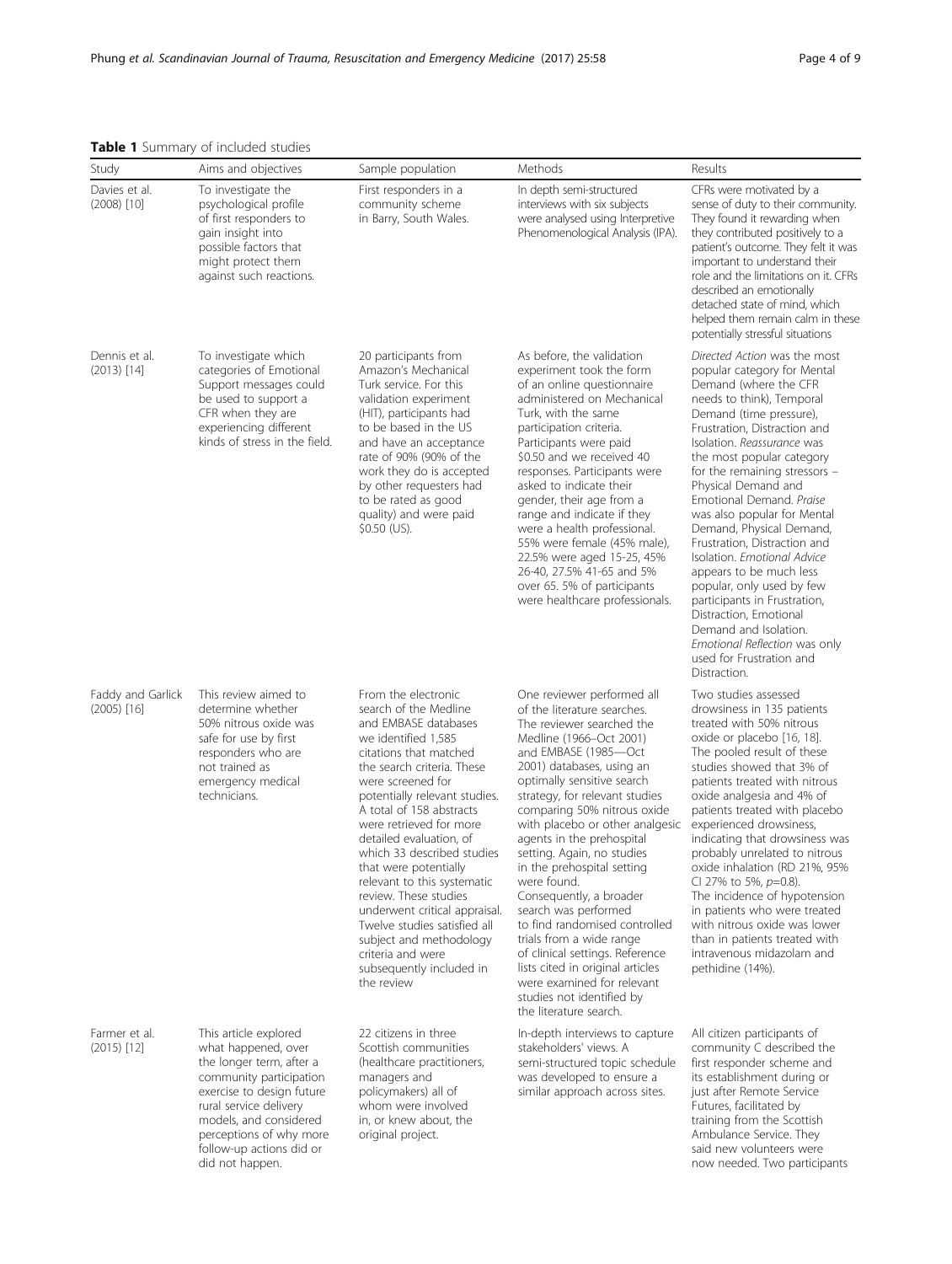## Table 1 Summary of included studies (Continued)

|                                       |                                                                                                                                                                                                                                                                                                                                                                                                                                                                              |                                                                                                                                                                                                                                                                                                                                                                                           |                                                                                                                                                                                                                                                                                                                                                                                                                                                                                                                                | reported that, following the<br>initial scheme establishment<br>and training, there had been<br>little follow-up by staff of any<br>health-related service and<br>that current first responders<br>had not received ongoing<br>training, leaving them feeling<br>unsupported. Community<br>members felt let down by<br>state authorities and questioned<br>whether volunteering should<br>continue as it might be<br>hindering provision of a<br>statutory service.                                                                             |
|---------------------------------------|------------------------------------------------------------------------------------------------------------------------------------------------------------------------------------------------------------------------------------------------------------------------------------------------------------------------------------------------------------------------------------------------------------------------------------------------------------------------------|-------------------------------------------------------------------------------------------------------------------------------------------------------------------------------------------------------------------------------------------------------------------------------------------------------------------------------------------------------------------------------------------|--------------------------------------------------------------------------------------------------------------------------------------------------------------------------------------------------------------------------------------------------------------------------------------------------------------------------------------------------------------------------------------------------------------------------------------------------------------------------------------------------------------------------------|-------------------------------------------------------------------------------------------------------------------------------------------------------------------------------------------------------------------------------------------------------------------------------------------------------------------------------------------------------------------------------------------------------------------------------------------------------------------------------------------------------------------------------------------------|
| Harrison-Paul et al.<br>$(2006)$ [15] | To explore the experiences<br>of lay people who have<br>been trained to use<br>automatic external<br>defibrillators. The research<br>questions were: (1) How<br>can training courses help<br>prepare people for dealing<br>with real life situations? (2)<br>Who is ultimately responsible<br>for providing critical incident<br>debriefing and how should<br>this be organised? (3) What<br>is the best process for<br>providing feedback to those<br>who have used an AED? | 53 participants, some<br>of whom had been<br>given training to use<br>defibrillators and others<br>who delivered the training.<br>Locations included airports,<br>railway stations, private<br>companies and first<br>responder schemes.<br>Geographically, the study<br>covered Nottinghamshire,<br>Lincolnshire, Yorkshire,<br>Staffordshire, Essex and<br>the West Midlands in the UK. | Semi-structured, qualitative<br>interviews.                                                                                                                                                                                                                                                                                                                                                                                                                                                                                    | Most people believed scenarios<br>based within their place of work<br>were most useful in preparing<br>for 'real life'. Many people had<br>not received critical incident<br>debriefing after using an AED.<br>There were a variety of systems<br>in place to provide support after<br>an incident, many of which<br>were informal.                                                                                                                                                                                                             |
| Kindness, et al.<br>$(2014)$ [1]      | To further understand the<br>demands and stressors<br>experienced by CFRs.                                                                                                                                                                                                                                                                                                                                                                                                   | An online survey using a<br>modified NASA-TLX scoring<br>system was sent to 535<br>Community First<br>Responders in Scotland.                                                                                                                                                                                                                                                             | CFRs were asked to gauge<br>the demands and stressors<br>experienced during a 'typical'<br>and their 'most stressful' callout,<br>what would be the biggest<br>cause of stress if present and<br>the most stressful time -period<br>during callouts.                                                                                                                                                                                                                                                                           | 88 CFRs started the survey<br>with 40 continuing to<br>completion. Frustration that<br>the CFR could not help the<br>patient more was considered<br>to be the biggest stressor<br>for both a typical and a most<br>stressful callout. Emotional<br>demand was the most present<br>demand in a typical callout and<br>mental demand in the most<br>stressful callout. If present,<br>loneliness and isolation was<br>deemed to be the biggest<br>cause of stress for CERs. Prior<br>to arrival at scene was the<br>most stressful time.          |
| Roberts, et al.<br>$(2014)$ [4]       | To capture the CFR activity<br>data at the same time as<br>gathering in depth, robust<br>qualitative material. Included<br>were stakeholder interviews<br>(e.g. with representatives<br>of national and local<br>government, health<br>authority, health<br>professionals, and<br>community members),<br>and focus groups with<br>individual CFRs.                                                                                                                           | Participants included<br>purposively selected<br>representatives from the<br>Scottish Government (in<br>the area of performance<br>management for<br>emergency medicine),<br>Scottish Ambulance<br>Service personnel,<br>community engagement<br>representatives from<br>the Scottish Health<br>Council, local after-hours<br>service managers and<br>General Practitioners (GPs).        | Study 1 (March 2009 -<br>December 2010) evaluated<br>the introduction of a CFR<br>scheme in an isolated<br>region with difficulties<br>created by geography<br>where the drive time to<br>the nearest hospital with a<br>major A & E department<br>was more than 90 minutes.<br>Study 2 (October 2010 -<br>September 2011) investigated<br>the contribution of six CFR<br>schemes in urban, suburban<br>and remote Scottish settings.<br>Data collection during both<br>studies were mixed methods.<br>Routine anonymised data | CFRs were enthusiastic about<br>contributing to their community.<br>Supportive relationships<br>amongst volunteers within<br>their schemes and support<br>from the wider ambulance<br>service staff were reported.<br>SAS employees and CFRs<br>agreed on the scope of<br>practice of CFRs' emergency<br>response duties, but community<br>members were confused about<br>the CFRs role.<br>During the focus groups,<br>CFRs were concerned that<br>community members lacked<br>knowledge about the response<br>process, particularly CFRs only |

process, particularly CFRs only responding once an ambulance has been dispatched. CFRs

provided by Scottish Ambulance Service about callouts were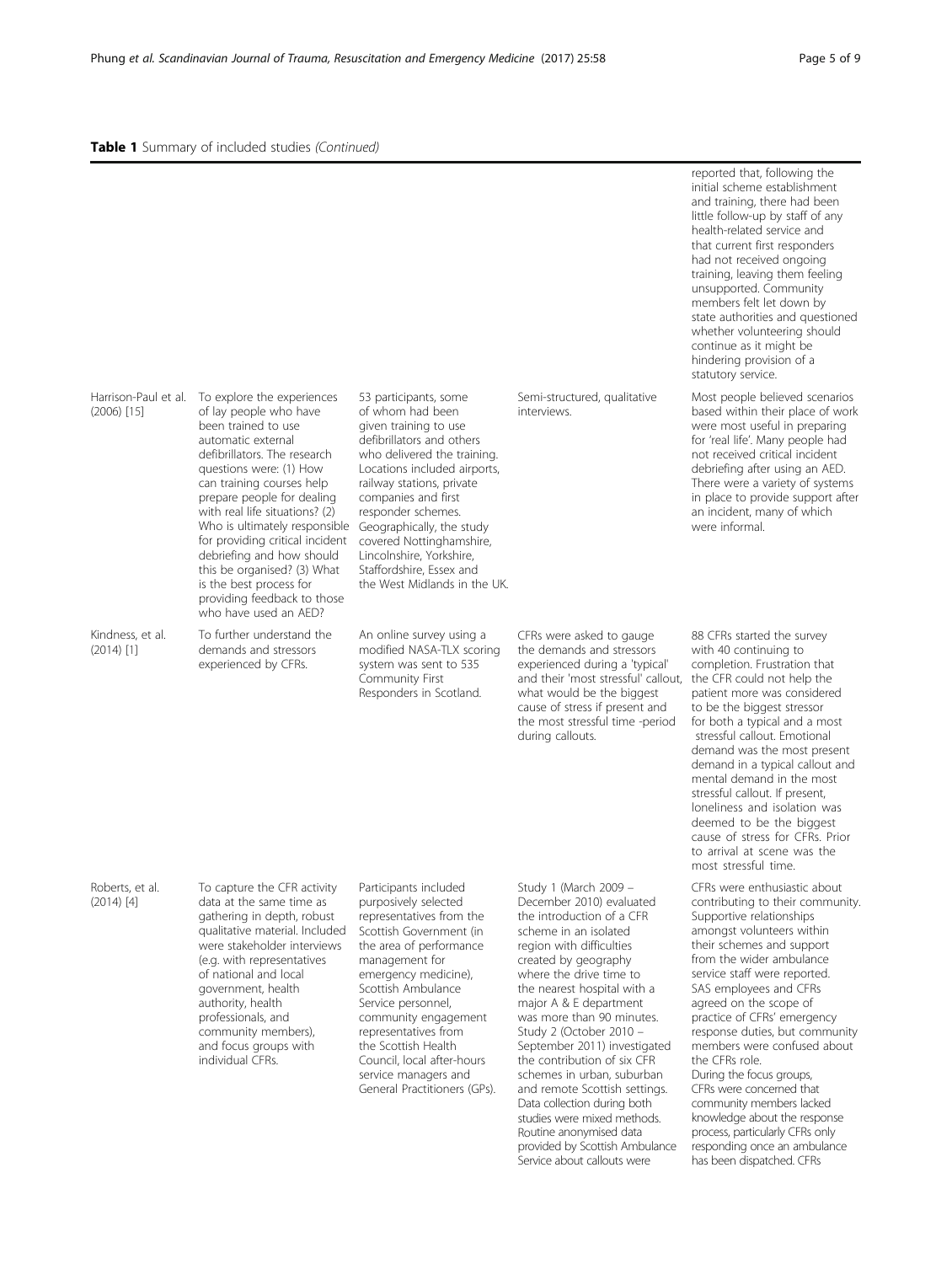Table 1 Summary of included studies (Continued)

|                                              |                                                                                                                                                        |                                                                                                                                                                                                                                                                                                                  | analysed. These were<br>supplemented by face-to-face or<br>telephone interviews, as well as<br>CFR focus groups.                                                                                                                                                                                                                                                                                                           | perceived confusion in<br>communities about reasons for<br>introducing schemes.<br>All CFR volunteers in all<br>schemes thought that more<br>publicly available information<br>describing the CFR role and<br>"the point that the ambulance<br>is on its way" would help<br>community members<br>understand why CFRs<br>volunteer and this may<br>impact upon acceptance.<br>A commonly raised theme<br>among CFRs and ambulance<br>personnel was that while<br>volunteers must act<br>professionally according to a<br>formal code of conduct and<br>protecting patient information,<br>they do not have the same<br>emergency professional<br>qualification that their<br>colleagues have.<br>CFRs felt that the lack of<br>feedback about how patients<br>fared was difficult to deal<br>with. They were not formally<br>informed about what<br>happened to people after<br>their first response assistance.<br>This was challenging because<br>they worked in the locality<br>and may know the patient,<br>their family or friends.<br>Confidentiality prevented them<br>from asking and yet they were<br>often interested and<br>concerned about fellow<br>community members. |
|----------------------------------------------|--------------------------------------------------------------------------------------------------------------------------------------------------------|------------------------------------------------------------------------------------------------------------------------------------------------------------------------------------------------------------------------------------------------------------------------------------------------------------------|----------------------------------------------------------------------------------------------------------------------------------------------------------------------------------------------------------------------------------------------------------------------------------------------------------------------------------------------------------------------------------------------------------------------------|------------------------------------------------------------------------------------------------------------------------------------------------------------------------------------------------------------------------------------------------------------------------------------------------------------------------------------------------------------------------------------------------------------------------------------------------------------------------------------------------------------------------------------------------------------------------------------------------------------------------------------------------------------------------------------------------------------------------------------------------------------------------------------------------------------------------------------------------------------------------------------------------------------------------------------------------------------------------------------------------------------------------------------------------------------------------------------------------------------------------------------------------------------------------------------|
| Seligman, et al.<br>$(2015)$ [13]            | The paper discusses<br>the experience of<br>launching the student<br>first responder (SFR)<br>scheme across three<br>counties in the<br>Thames Valley. | Students participating<br>in the SFR scheme in<br>the Thames Valley<br>region. The size of the<br>SFR group as of August<br>2014 was 72.                                                                                                                                                                         | Data on the number<br>of students participating<br>in the SFR scheme were<br>obtained from SCAS<br>records. SCAS data were<br>also obtained to determine<br>the number and type of<br>incidents to which SFRs<br>were being dispatched.<br>An electronic survey was<br>carried out in April-May<br>2015 of all Foundation<br>Doctors who had been<br>members of this SFR<br>scheme during their time<br>at medical school. | In the first 15 months of<br>operation (June 2013-<br>August 2014), SFRs were<br>dispatched to 343 incidents.<br>The Most common types of<br>calls that they attended to<br>were: other; respiratory<br>emergencies; non-traumatic<br>falls; and gastrointestinal<br>emergencies.                                                                                                                                                                                                                                                                                                                                                                                                                                                                                                                                                                                                                                                                                                                                                                                                                                                                                                  |
| Timmons and<br>Vernon-Evans<br>$(2012)$ [11] | To understand why<br>people volunteer for,<br>and continue to be<br>active in CFR groups.                                                              | CFR volunteers from<br>one English region.<br>Although, as a qualitative<br>study, a statistically<br>representative sample<br>was not needed, the<br>geographical region was<br>intended to generate a<br>mixture of CFR groups<br>from urban, suburban and<br>rural communities and<br>being mixed in terms of | Given that the participants<br>are volunteers who only<br>meet infrequently as a<br>group, focus groups were<br>the most efficient and<br>cost-effective way of<br>collecting data.                                                                                                                                                                                                                                        | The most common route<br>was finding out about CFRs<br>through an advertisement<br>in the local newspaper.<br>Many participants joined<br>to 'get involved' or 'get out<br>in the community', as each<br>first responder group is a<br>local charity and relies on<br>volunteers and financial<br>support from within the<br>community.                                                                                                                                                                                                                                                                                                                                                                                                                                                                                                                                                                                                                                                                                                                                                                                                                                            |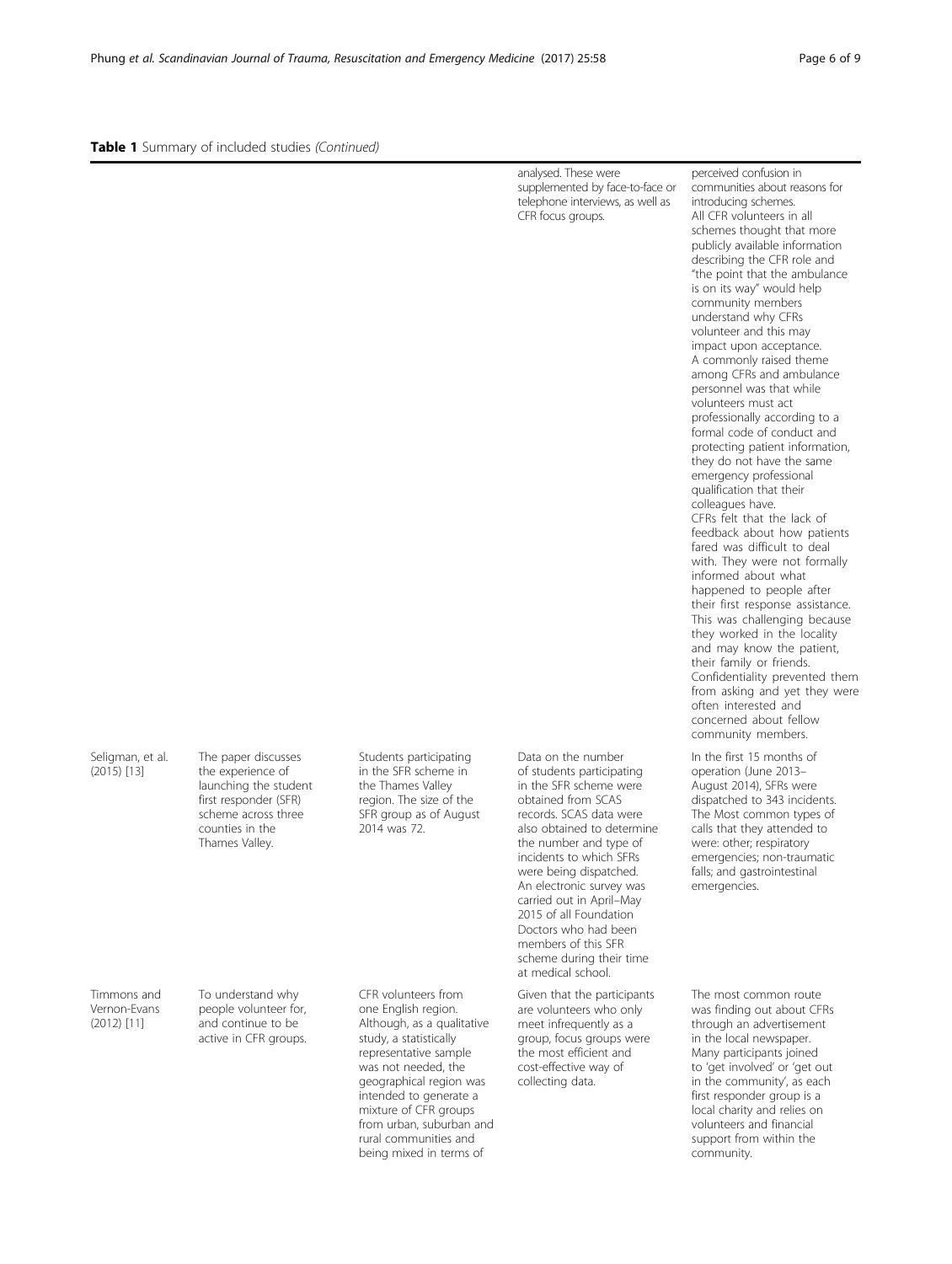#### Table 1 Summary of included studies (Continued)

socio-economic status. The different locations help to create a balanced sample.

| A key factor in getting           |
|-----------------------------------|
| people to volunteer, but          |
| more importantly to stay,         |
| was the flexibility of the role   |
| and the nature of the role        |
| itself. Participants valued       |
| their role as an assistant        |
| to the paramedic.                 |
| The experiences with the          |
| ambulance service had not         |
| always been good. The flexible    |
| nature of the CFRs' commitment    |
| may have played a part in this.   |
| CFR groups rely on money from     |
| the local community and they      |
| spend a lot of time raising funds |
| at local events.                  |
| Participants highlighted the      |
| significance of the community     |
| supporting their local group,     |
| and how locals like to see good   |
| work being done that directly     |
| affects them and their            |
| community.                        |

## Public understanding of CFRs

There was a low level of public recognition of the CFRs' role. There was perceived public confusion about how their role related to that of the ambulance service. [\[4](#page-8-0)] For example, the public were concerned that CFRs may adopt roles traditionally associated with ambulance staff, reducing the effectiveness of the ambulance service [\[12](#page-8-0)]. Recruitment was often poor in areas where the ambulance service was perceived to be performing well [\[12](#page-8-0)]. In order to tackle low levels of recognition, CFR programmes felt they needed to work closely with stakeholders and consumers to improve the way they publicised themselves [\[4](#page-8-0), [11](#page-8-0)].

## Relationship between CFRs and the ambulance service

There was a perception of ambivalence in the relationship between CFRs and the ambulance service [\[12](#page-8-0)]. This stems partly from some confusion over accountability between the ambulance service and CFR schemes. Some CFRs felt undervalued by ambulance service staff [[1\]](#page-8-0).

#### Emotional impact

Much of the literature around CFRs centred on the emotional impact of the role. Despite call handlers giving CFRs an indication of the nature of the incidents that they were responding to, CFRs maintained a flexible approach on reaching the patient [\[10](#page-8-0)], because what they found at the scene might have been very different to what had been communicated by call handlers. The role also necessitated an ability to switch off from the often traumatic nature of the incidents they attended to [[1, 10](#page-8-0)] There were particular concerns about the potential for lone working to have a high emotional impact [[14\]](#page-8-0). That said, some CFRs valued having support mechanisms to call upon when needed [[1, 14\]](#page-8-0).

## Suggestions for improvement

CFRs expressed a need for ongoing training and support in order for them to feel valued and appreciated. To do this, it was felt that shared governance, collaboration with statutory providers to fully fund training, and assistance with resources would greatly help [[11\]](#page-8-0).

In terms of how CFR schemes develop further, there was strong support for local autonomy together with greater collaboration between schemes [[11, 15](#page-8-0)]. A key strength of CFR schemes was that they reflected local needs and demands. If they are to be rolled out more widely, then new schemes could follow best practice from existing schemes that have been shown to work effectively. This potentially conflicted with the suggestion for nationwide minimum standards for CFRs [\[2](#page-8-0)].

## **Discussion**

#### Main findings

People became CFRs mainly to help others and put something back into their communities. CFRs also wanted to be appreciated and recognised for their work, perhaps through integrating formal feedback mechanisms into practice. Both are relevant considerations for CFR schemes needing to recruit and retain volunteers.

CFRs particularly valued scenario-based training which they felt would most effectively improve their range of skills. Maintaining the realism of scenario-based training, as well as encouraging CFRs to improve their skills will enable them to attend to a greater range of incidents, which is what they want.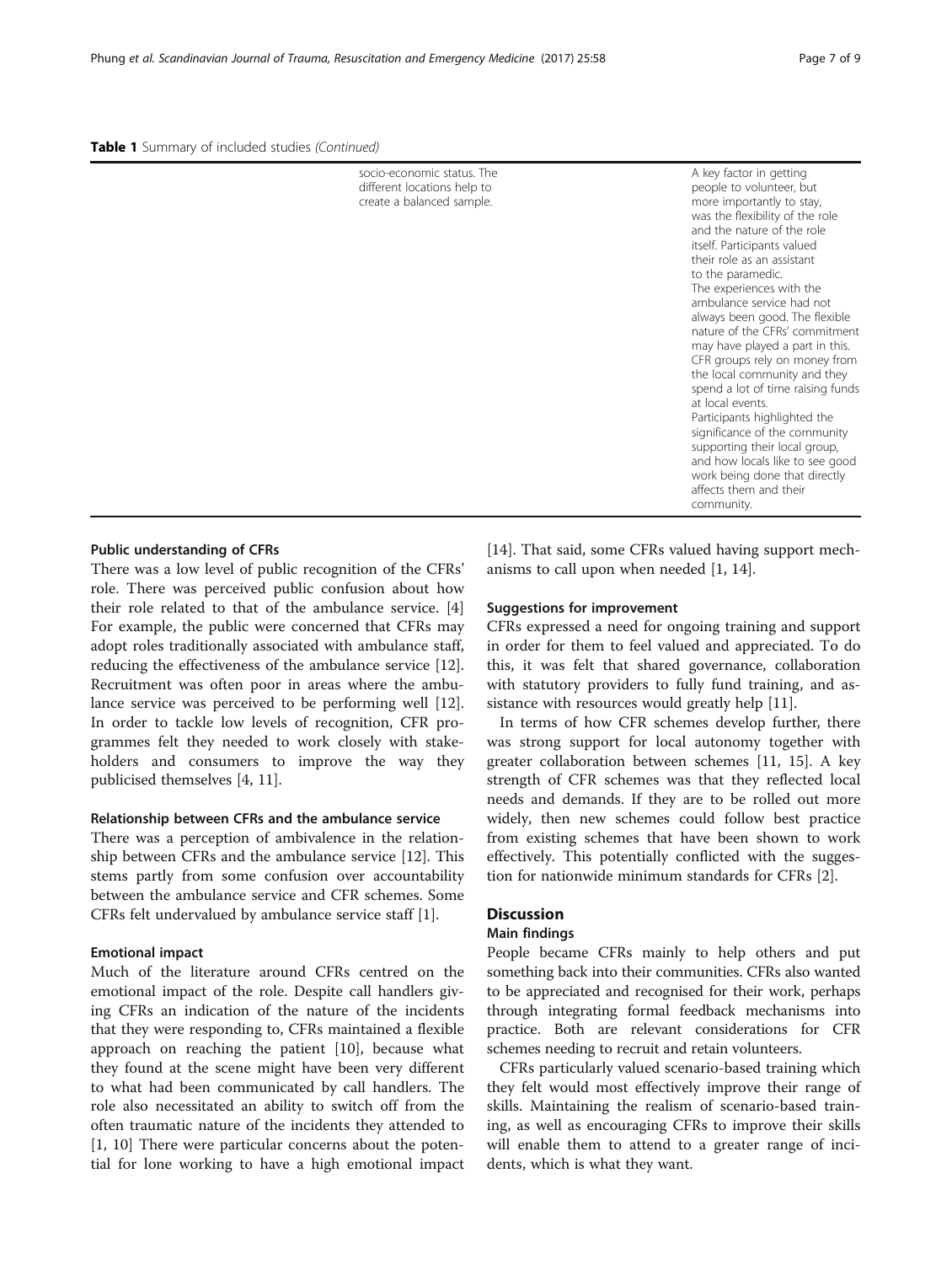CFRs valued the flexibility and availability of support mechanisms to help them cope with the stressful incidents, which they inevitably have to attend to from time to time. Nevertheless, the scoping review raised awareness of some of the known risks associated with attending to particular incidents. It also identifies the stress factors of other, non CFR-related, pressures a responder may struggle with.

While this is a UK-based scoping review, it is important to draw some comparisons with how CFR schemes work in other countries. In the UK, CFRs are volunteers equipped with some basic skills in life support to enable them to respond to medical emergencies. Their purpose is to do the preparatory work at the scene prior to ambulance service staff arriving. In the US, first responders can include Police Officers, firefighters and other emergency services staff, as well as lay people [[17, 18](#page-8-0)]. Australian volunteer response resembles the UK model in that it relies on lay people volunteering to help emergency services respond to incidents [[19\]](#page-8-0).

## Strengths and limitations

The precise search criteria applied to this scoping review produced nine UK-based publications. The low number may be because research into CFRs is relatively recent, with most studies being from 2005 onwards. Because much of the research into CFRs was recent, the included publications tended to be more descriptive than analytical. Indeed, the existing literature mainly comes from the perspective of 'experts'.

## Implications for policy and research

Future research should explore the perspectives of the patients who had received care from CFRs as well as that of CFRs, commissioners, policymakers and academics. Perceptions of patients are important because there is limited understanding of patients' experiences of the service as well as limited public awareness and understanding of what CFRs do.

Patients were sometimes unable to distinguish between CFRs and ambulance crews. In some instances, patients were less concerned about the respective roles of each but instead were grateful and reassured about the presence of someone with expertise and skills and to help them in a highly stressful situation. Some CFR schemes had attempted to rectify this situation by raising awareness in their communities about how they operated.

Clarifying the role of the CFR is important as their relationship with the ambulance service was sometimes mixed. Sometimes, ambulance crew were grateful for the preparatory work that CFRs did prior to their arrival. In other instances, staff from ambulance and other statutory services viewed CFRs with suspicion because of a lack of understanding about when the CFR's role ends and the ambulance crew's begins. This suggests that future research could usefully explore the perceptions of ambulance service staff towards CFRs.

This tension and confusion around roles is partly reflected in the low public awareness about differences between CFRs and ambulance crews. To address this confusion, there needs to be greater clarity over the roles of ambulance staff and CFRs.

There is an opportunity to explore the proportion of ambulance service cases that are attended to by CFRs and the contribution that CFRs make to response time targets or patient outcomes. Outcomes research could focus on overall caseload or specific time-sensitive conditions, such as cardiac arrest. The scoping review identifies that these are matters of policy which should be clarified in operational practice. Once these are in place, research might generate an evidence base upon which decisions can be made about the formal and informal status of CFR services and their role within the communities they serve.

The local nature of CFR schemes means that by definition, they are driven by local contextual factors, such as demographics, geography, demand and available skills sets. It might be more appropriate to have minimum standards of training for CFRs. Urban and rural service settings may require different operational policies, training priorities, safety measures and follow-up arrangements for CFRs. Outcome standards could vary between local schemes to reflect such local factors. Local CFR schemes need to be clear about what the priorities are in their area. This should then inform their desired outcomes and objectives. Once local schemes are clear about their desired outcomes and objectives, then they can have a better idea of what role their volunteers should have and tailor their training programmes accordingly. Future research can clarify the extent to which aims and objectives are locally defined as well as how CFR schemes operate to give a more nuanced perspective about the links between local provision and local needs. Once more is known about how schemes operate, there is greater potential for best practice to be shared, especially between localities with similar demographics, context and need.

CFRs felt strongly about the effectiveness of scenariobased training and the desirability of having formal feedback mechanisms, therefore, it would be helpful to involve them in deciding how these might be incorporated into local schemes.

## Conclusions

This scoping review has identified and highlighted numerous opportunities for future research. These include: exploring patients' experiences and other stakeholder views; evaluating the effectiveness; costs; and support